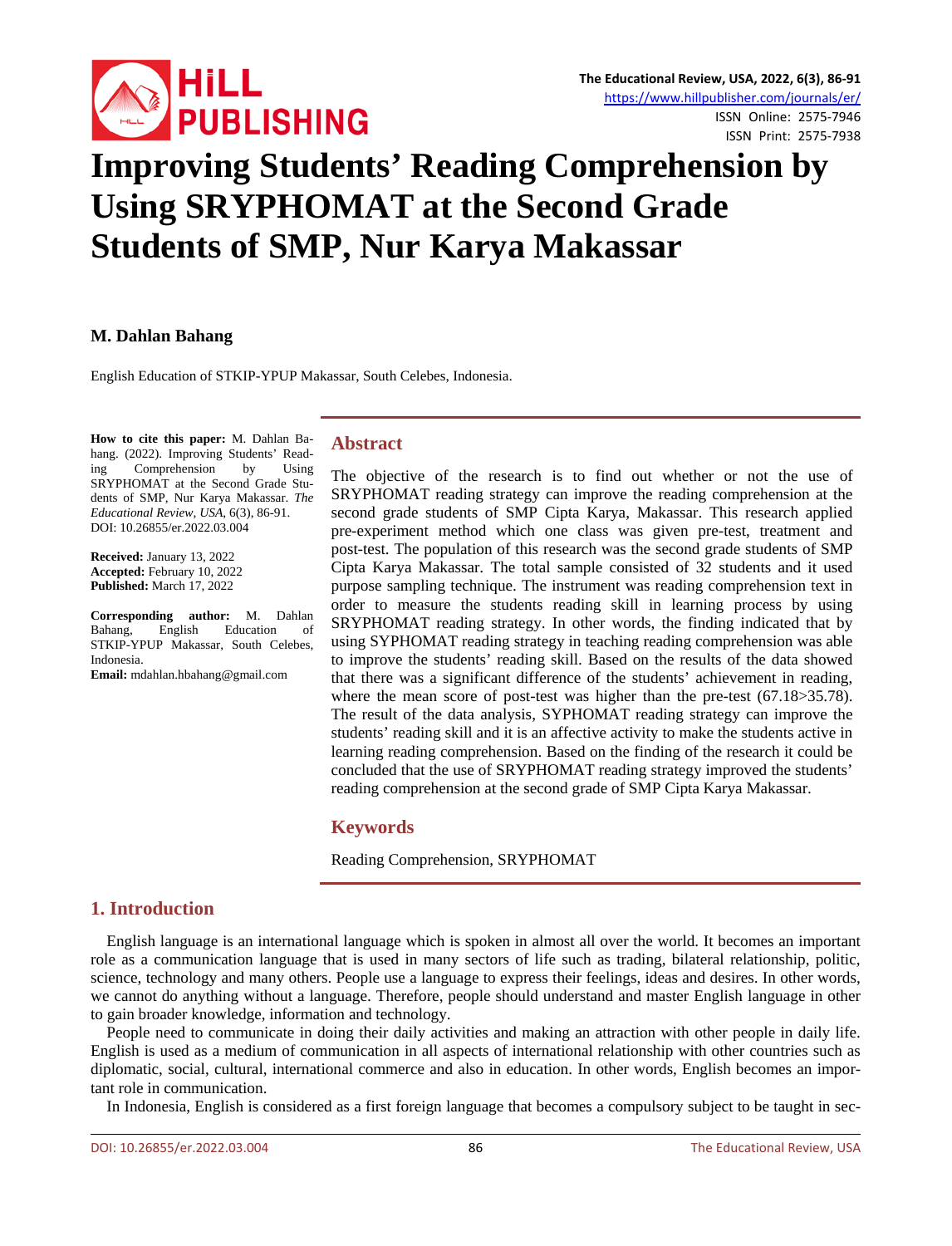ondary schools. Currently, English is taught at elementary school and event until university level in other to create the human resources in terms of teaching English, the government has added English language in a basic curriculum.

The objective of teaching English is to enable the students to communicate English orally and in written form. According to Nuttal in Sekarini (2017), stated that there five aspects of reading to make the students understanding in comprehending a text well. They are determining the main idea, finding specific information, reference, inference and vocabulary. Therefore, in order to make the students able to understand about the text, they should master the five aspects of reading comprehension.

There are four skills in English namely listening, speaking, reading and writing. The students are expected to have ability in those skills that covers receptive and productive language use. Teaching English is not easy, therefore the English teachers should not only master the English language but they also should be able to make their students learning the language especially reading comprehension. Reading is one of language skills that should be mastered well by the students because it is an essential factor that influences the students' activities in communication. Reading is also regarded as a decoding skill that is interpreting codes into ideas. People consider reading as an important activity that or reading is the window of the world. From reading, people can get information widely without going anywhere.

Based on the researcher observation of the second grade students at SMP Cipta Karya Makassar, generally the students have difficulties in comprehending and getting information from the text. They think that reading is the most difficult skill in learning English. Besides that they still get difficulties to determine the main idea and answering the questions based from the text. In other words, the students are difficult to remember what they have read.

In other to make the students mastering reading skill the researcher have to use a good method in teaching and learning process. In this case the researcher would like to conduct a research entitled "Improving Students' Reading Comprehension By Using SRYPHOMAT at The Second Grade Students of SMP Cipta Karya Makassar".

The problem statement of this research is "Does SRYPHOMAT strategy improve the students' reading comprehension at second grade students of SMP Cipta Karya Makassar"?

While the objective of the research was to find out whether or not the use SRYPHOMAT Strategy improves the students' reading comprehension at the second grade of SMP Cipta KaryaMakassar.

Referring to the research problem, it is expected that a new method to be considered by the teachers or researchers who handle reading classes in improving the students' reading comprehension through SRYTHOMAT strategy.

The scope of this research was focused on teaching through SRYTHOMAT Strategy at the second grade students of SMP Cipta Karya Makassar, the researcher focused on literal comprehension and teaching material limit on descriptive text.

### **2. Review of Related Literature**

This part deals with the previous related studies, theories, or concept related to the thesis topic, resume, conceptual framework and hypothesis of the research.

#### **2.1. Previous Related Findings.**

S. Musrafidin et al. (2018) said in his research that by applying prediction technique in teaching reading comprehension was a good way to improve the students' reading ability. They were enjoyed in learning because they could work and discuss the reading comprehension with their friends without feeling afraid and shy. In other words, the students reading ability to comprehend the materials was improved.

Mutayam (2015) in her research said that SRYTHOMAT was effective in teaching vocabulary. The students were active in learning process and they felt happy because their vocabulary was improved. While Hasbaini (2017) conducted a research entitled " Improving Students' Reading Comprehension by using short story' which showed that the students who were taught by using short stories had a better achievement in reading comprehension than those who taught by using conventional study.

Nurpahmi (2017) in her research entitled "Using Make a Match To Improve the students' Reading Comprehension". It showed that by using a make a match method was effective to improve the reading comprehension. While Wonge (2018) in her research with the title "Improving Students' Reading Ability by Using Picture' showed that the result the students' reading ability was improvement.

According to the statements above, the researcher concluded that in teaching reading comprehension the teacher must use a good strategy or method to help the students in learning English particularly in reading comprehension. Through SRITHOMAT as a teaching technique is intended to improve reading comprehension.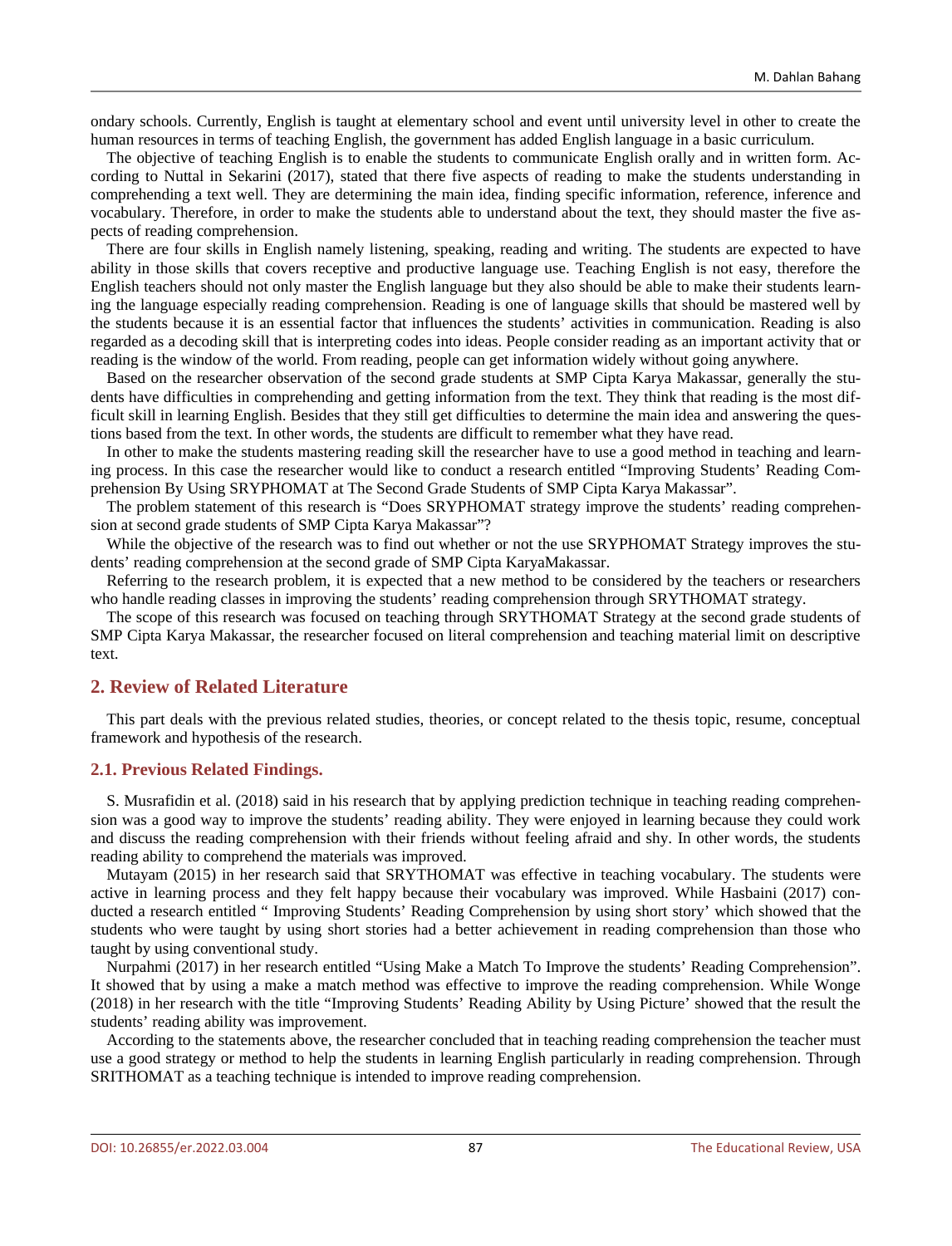## **2.2. Some Pertinent Ideas**

Reading is about understanding written texts. It is a complex activity that involves both perception and thought. Reading which consist of two related process, they are word recognition and comprehension. Words recognition refers to the process of perceiving how written symbols correspond to one's spoken language according to Benhard and Kami (2003).

According to Hammer (2007), there are many reasons why the students have to read English text which is an important part of the teachers' job. Firstly the students want to be able to read text in English because of their careers, for study purposes or simply for pleasure. We can do anything to make easier for the students to read. Reading also has a positive effect on students' vocabulary knowledge, on their spelling and on their writing. Reading a text will also provide good model for English writing. At difference situation, we can also encourage students to focus on vocabulary, grammar or punctuation. We can also use reading material to demonstrate the way we construct sentences, paragraphs and the whole texts. Lastly, good reading texts can introduce interesting topics, stimulate discussion, excite imaginative responses and provide the springboard for well-rounded fascinating lessons. Reading is one of the language skills which has a function to know or get the information about something from the written. That is why in reading activity the reader should have intention to acquire knowledge from the reading.

U.S Department of Education (2015) stated that the components of reading are composed into four parts namely, alphabetic, fluency, vocabulary and reading comprehension.

- 1) Alphabetic (which includes phonemic awareness, phonics and decoding) is the process of readers to identify words. Readers must rely on alphabetic knowledge and decoding skills to read unfamiliar words.
- 2) Fluency is the ability to read with efficiency and ease (speed and accuracy). Without fluency, readers attend more to decoding than to understand the meaning of what they are reading. When a word and a sentence reading are automatic and fluent, readers can concentrate more fully on understanding and connecting sentences and paragraphs which enable them to create meaning from the text.
- 3) Vocabulary is the body of words whose meanings a person knows and understands. Vocabulary knowledge specially, the depth, breadth, and flexibility of a person's knowledge about words, is a primary predictor of reading success.
- 4) Reading comprehension is the process and product of understanding text, and requires a high level of metacognative engagement with text.

Davis (2016) stated that there are 11 importance of reading namely: 1. Reading is fundamental to functioning in today's society, 2. Reading is a vital in finding a good job, 3. Reading is important because it develops the mind. 4. Reading is important because someone can discover new things, 5. Reading develops the imagination, 6. Reading develops the creative side of people, 7. Reading is fundamental in developing a good self image, 8. Good reading skills especially in a phonic reading program will improve spelling, 9. By reading people can be armed in this never ending, life and death struggle, 10. The fact of power of written ideas communicated through reading is a fundamental reason why some governments appose free and honest communication and 11. Reading is important because words-spoken and written-are the building blocks of life. According to Grabe and Stoller (2013) reading purposes are:

- 1) Reading to search for simple information
- 2) Reading to skim quickly
- 3) Reading to learn from text
- 4) Reading to integrate information
- 5) Reading to write (or search for information needed for writing)
- 6) Reading to critique texts
- 7) Reading for general comprehension

Husein and Pulungan (2017) said that a descriptive text is kind of text that gives description about an object (living or non living things) such person, place, or thing. There are three things, they are communicative purposes, generic structure and language features.

According to Mutayam (2015) stated that SRITHOMAT derives from story, photograph, and matching game. It is a technique that may attract the students' interest, create interesting activities in the classroom. SRYTHOMAT is a prospective technique figure out the descriptive text and understand the meaning of the text, therefore SRYTHOMAT focus on students comprehension to understand and describe a particular person, things or place the text.

The teaching and learning process by using a SRYTHOMAT technique is managed by a story and group work. The process used direct method, where the story led by the teachers that is how a teacher tells story about animal, place, person and thing then the students reread the story shows the photograph, gives instruction to the students to make a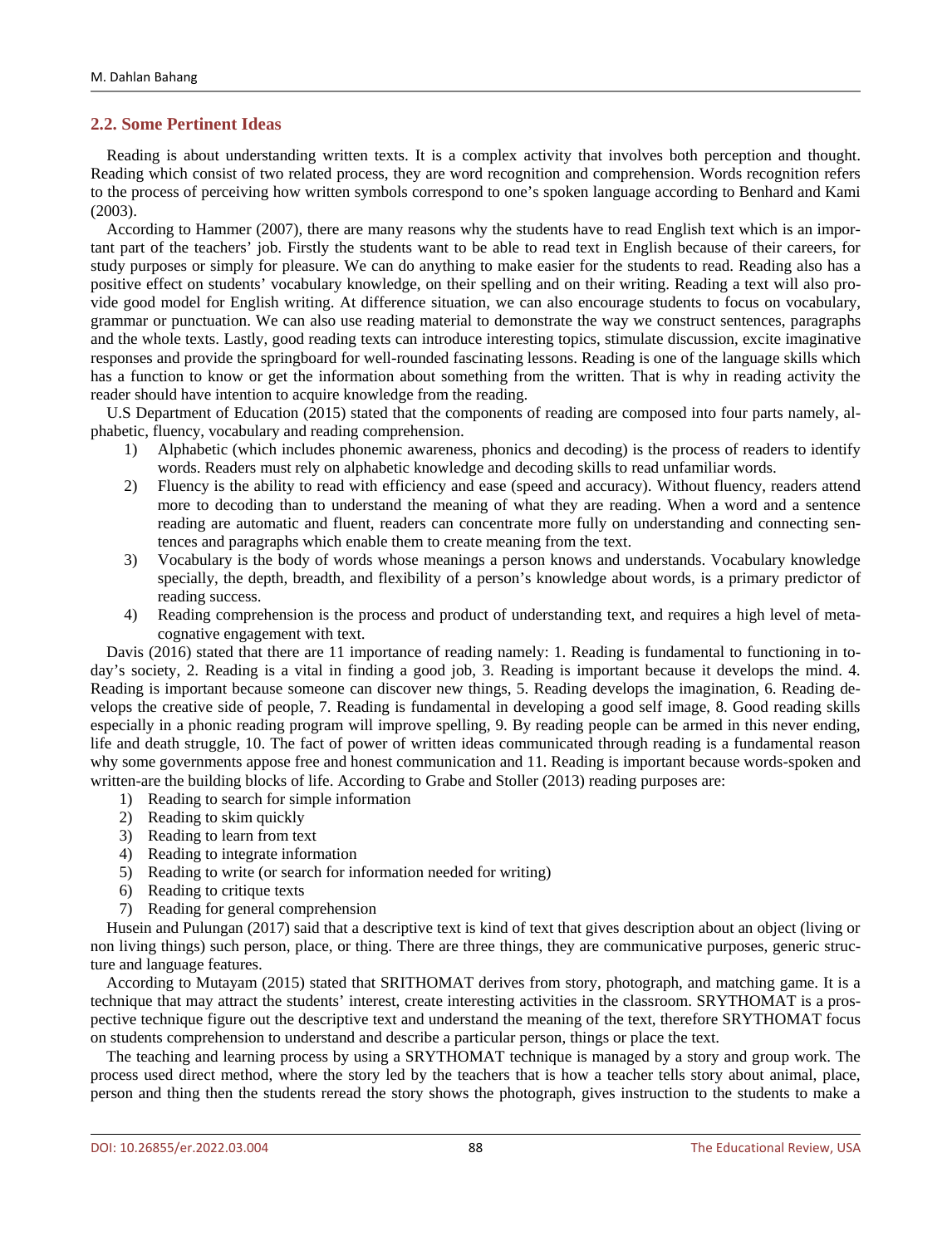group and gives a guidance to the matching game. In teaching activities, the teacher prepares the class before the lesson beginning, telling stories, dividing the class into groups work, distributing photographs, guiding the students to work in group for matching game, directing the students do matching game, ask the students to write five sentences based on the photographs and making conclusion. On the other side the students the students listen to the teacher's stories, then the students reread the stories, look at the photographs show by the teacher, doing a group work, do matching game, and write five sentences.

# **3. Method of the Research**

In this research the researcher used pre-experimental method which has three steps namely pre-test, treatment and post-test. It aimed to find out whether or not the implementation SRYTHOMAT reading technique can improve the students' reading comprehension at the second grade of SMP Cipta Karya Makassar.

| $+ \sim -$<br>. د ب |              |  |
|---------------------|--------------|--|
| --------<br>.<br>UΙ | ------<br>-- |  |

Where:

 $01$  = pre-test

 $X = T$ reatment

 $02$  = Post-test

There are two variables in this research namely independent variable and dependent variable. Independent variable was the use of SRYTHOMAT Strategy in teaching reading comprehension and dependent variable was the students' reading comprehension improvement.

The population of this research was the second grade students of SMP Kondo Sapata Makassar that only has one class with the total number are 32 students.

The research applied total sampling method where the total number of population took as sample. The researcher would conduct the research at the Vll A which has 32 students who have heterougeneous in reading comprehension.

In collecting the data the researcher used reading comprehension text which consist of 20 items multiple choices. The test was done to in other to know the students' reading comprehension ability in pre-test and post-test. The pre-test was intended to find the students' prior knowledge of English reading comprehension while the post-test was intended to find the students' reading skills after the treatment by using SRYTHOMAT Strategy.

# **4. Finding and Discussion**

This part deals with the finding of the research and the discussion of the finding. The findings are ordered in line with the problem statement stated in the introduction part. In discussion part, arguments and further interpretation of the findings are given.

The findings of the research dealing with the students' scores of activities such as pre-test and post-test, the frequency and the rate percentage of the students' score, mean score, standard deviation of pre-test and post-test, test value and hypothesis testing.

The result of the students pre-test was very low. It can be seen that 5 students got 20 scores which was categorized into poor category, 3 students got 25 scores which was categorized as very poor category, 4 students obtained 30 scores which was categorized into very poor category, 2 students got 40 scores which was categorized into very poor category, 8 students got 45 scores which was categorized as very poor. 4 students got 50 scores which was categorized as very poor category. The result of the pre-test showed that the students were difficult to understand the text, some of them identified the text word by word and if they found unfamiliar word then they were difficult to comprehend the reading text.

The result of the pre-test at second grade students of SMP Cipta Karya Makassar showed that the total scores of pre-test were 1145. It can be concluded that the students' result were very low, they found difficult to understand and identify the reading text. In other words, the result of students' reading ability was very low.

After given treatment by using SRYTHOMAT technique the researcher found out that the method was effective in improving the students' reading ability by giving post-test. In the post-test the researcher found out many of the students were able and easy in answering the given questions. They were great enthusiasm to do the test and it seemed of the expression of the students' faces when doing the test. Beside that they did the test so fast and collected their worksheets before the time finish.

After the post-test the researcher found out the test was better than when comparing before and after using the srythomat reading technique. After tabulating the post-test, the researcher found that there were 3 students got 50 scores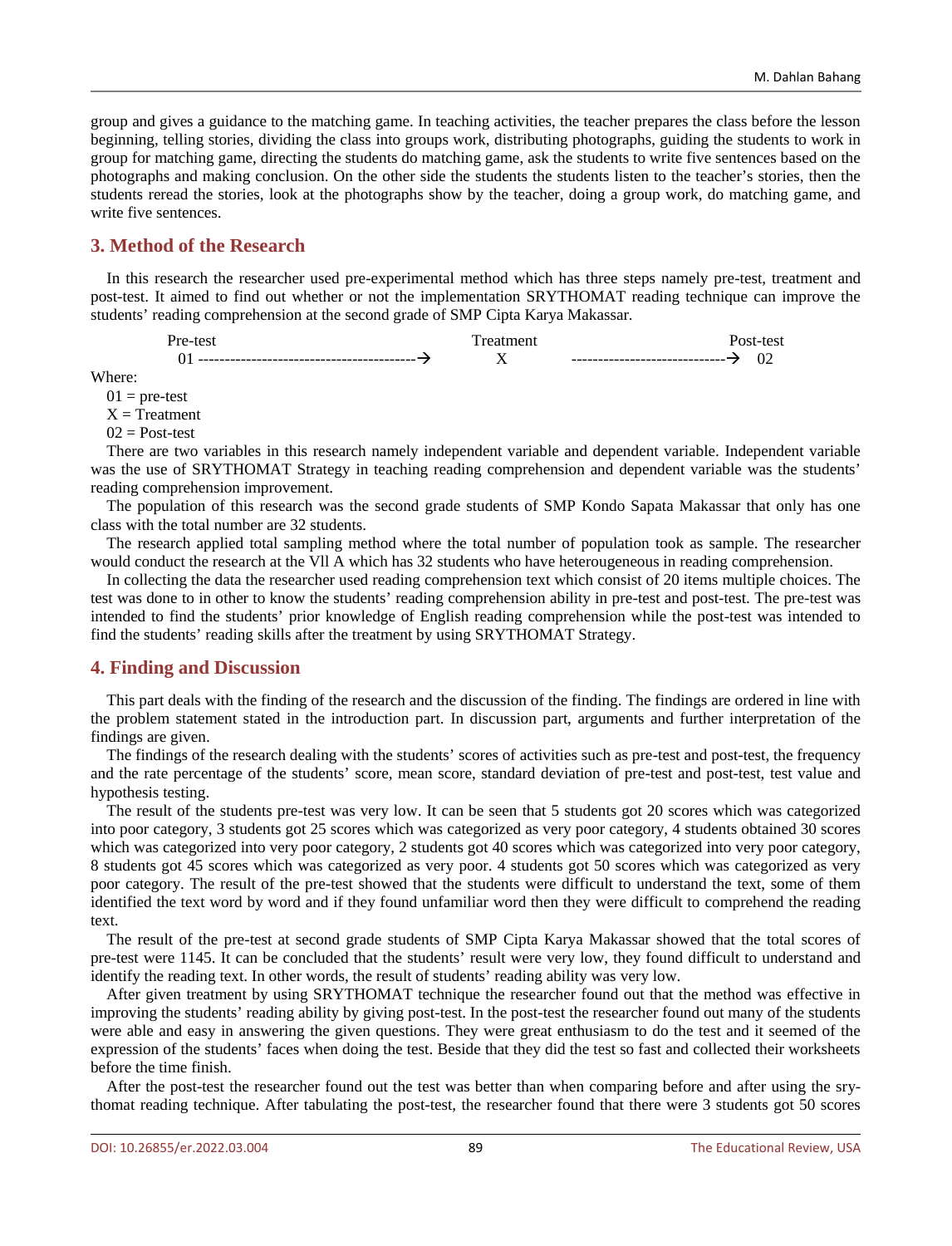which was categorized as poor category, there were 3 students got 55 scores which was categorized as poor category, there were 6 students achieved 60 scores which was categorized as fair category, 5 students got 65 scores which was categorized as fair score, there were 4 students got 70 scores which was categorized as fair category, there were 7 students obtained 75 scores which was categorized as good score, there was 1 student got 80 scores which was categorized as good category, one student got 85 scores which was categorized as good category and there 2 students obtained 90 scores which was categorized as very good category. It means that the students' post-test better than the score of pre-test.

There were 2 students got 90 scores which was categorized into very good category. The students have high score that showed they could understand the text and easy to identify the aspect of the reading text. In other words, the students were easy to finish answering the questions from the text given and doing the text only in 70 minutes from the given time 1 hour.

After concluding the result between the pre-test and post-test, it showed that there was a significant difference between the total score of pre-test and post-test.

Based on the data elaborated above, it was considered that there was a significant difference of the students' reading comprehension improvement before and after doing treatment. It means that the use of SRYTHOMAT technique in learning reading comprehension was suitable because it could improve the students' reading comprehension of the second grade students of SMP Kondo Sapata Maakassar.

The data showed that the mean score of the students' pre-test was 35.71 with the result of standard variation was 10.24769 while the mean the sore of the students' post-test was 67.18 with the result of standard variation was 10.54464. In other words, the mean score of the students' mean score of post-test was higher than the mean score of the students' pre-test. The score of the t-test value of post-test was higher than the score of pre-test t-test (27.284>1.696). After implementation of the SRYTHOMAT the students' reading comprehension was improved.

Finally, it is clear enough the mean score and the t-test value analysis drew some conclusion that is there is significant difference between the result of pre-test and post-test. In other words, by using srythomat is effective in improving the students' reading comprehension.

#### **5. Conclusion and Suggestion**

This chapter deals with the conclusion and suggestions of the research.

This method was successfully in improving the students' reading comprehension by using SRITHOMAT technique. The implementation of SRYTHOMAT reading strategy provided the students opportunities to answer the questions, to dramatize and style of recitation materials given during the teaching and learning process of reading comprehension. It is expected that the teachers can apply this method in their reading comprehension subject since the students are happy in doing their tasks and answering the questions.

Based on the result of the data analysis, research findings and discussion in the previous chapter the researcher formulated a conclusion as follows:

The researcher concluded that the result of this research that has been done to the second grade students of SMP Cipta Karya Makassar was successful because it could improve the students' reading comprehension. In other words, the use of SRYTHOMAT technique could develop the reading comprehension of the second grade students of SMP Cipta Karya Makassar. There were significant differences between the result of pre-test and post-test which indicated that the using of SRITHOMAT technique in teaching reading comprehension could help the students to develop and improve their reading comprehension. The use of SRYTHOMAT technique at the second grade students of Cipta Karya Makassar can improve their reading comprehension.

In relation to the conclusion above, the researcher formulates some suggestions below:

- 1) It is suggested to English teachers to use SRYTHOMAT reading technique in teaching and learning process particularly in teaching reading comprehension.
- 2) It is suggested that the English teachers should be creative in encouraging the students' motivation and interest through active learning to increase the students' reading comprehension.
- 3) The teachers should be creative to manage the materials and methods for teaching reading comprehension to the students for example by using SRYTHOMAT technique.
- 4) The English teachers should pay more attention to the students who had not participated in learning activity and always encourage them to take part in learning.
- 5) The teachers are expected to increase the intensity of using strategies or method in teaching and learning process.
- 6) It is suggested that the English teachers should create exciting atmosphere in order to motivate the students in the